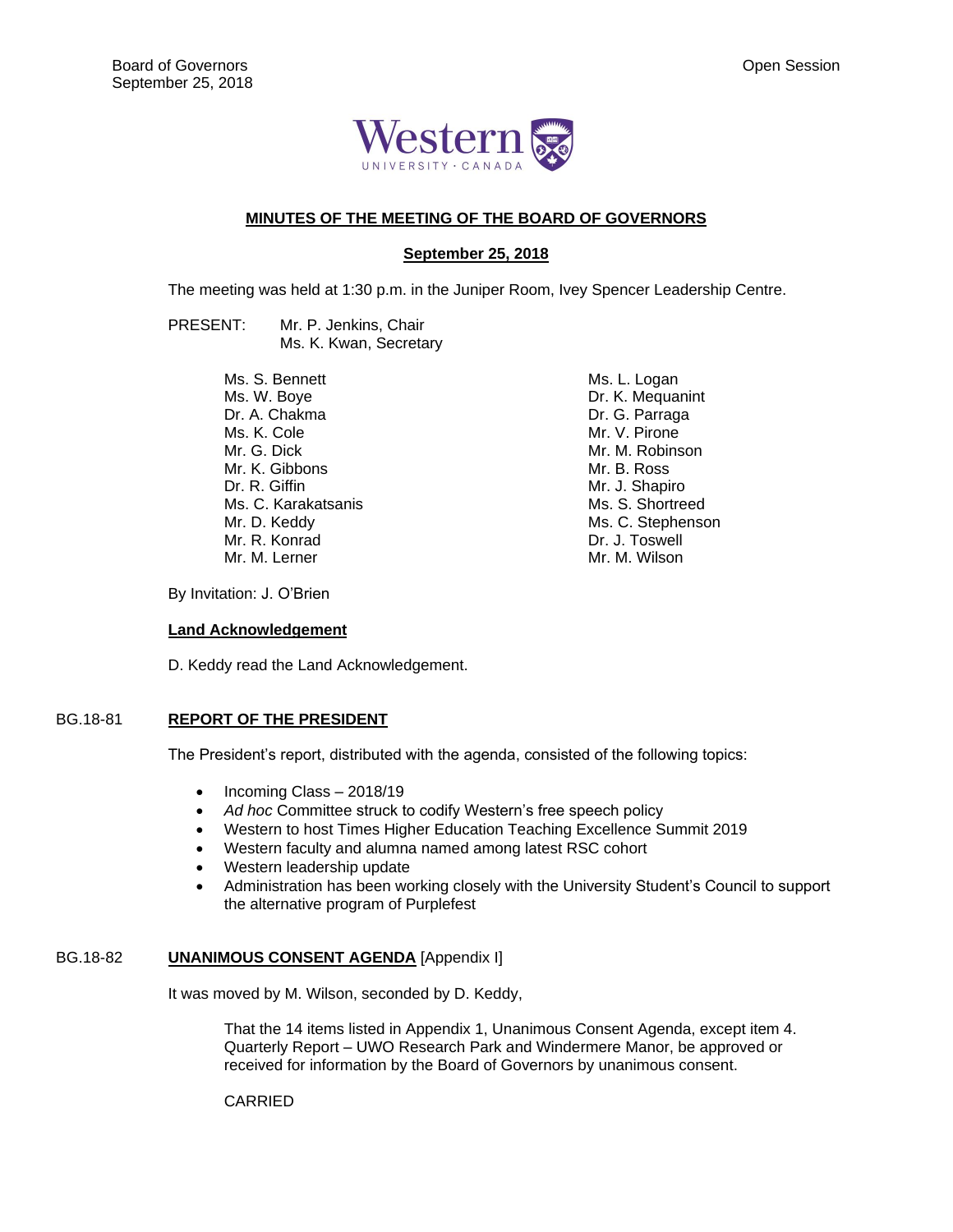# BG.18-83 **Minutes from the Previous Meeting**

The open session minutes of the meeting of June 21, 2018 were approved as circulated.

## **REPORT OF THE PROPERTY & FINANCE COMMITTEE** [Appendix II]

Prior to considering the Report of the Property & Finance Committee, R. Konrad provided a highlevel overview of the recent work of the Committee.

### BG.18-84 **Information Items reported by the Property & Finance Committee**

The Report of the Property & Finance Committee, detailed in Appendix II, contained the following items that were received for information by unanimous consent:

- Scholarships, Awards, Prizes
- Quarterly Ratio Report on Non-Endowed Funds
- Quarterly Report Capital Debt

#### BG.18-85 **Quarterly Report – UWO Research Park and Windermere Manor**

Questions were raised regarding the financial position of the Research Park, with clarifications highlighting the impact of gap accounting and fluctuating revenues and expenditures during the annual cycle.

## **REPORT OF THE GOVERNANCE & BY-LAWS COMMITTEE** [Appendix III]

Prior to considering the Report of the Governance & By-Laws Committee, M. Wilson provided a high-level overview of the recent work of the Committee, indicating a number of items will be provided to the November Board meeting.

#### BG.18-86 **Revisions to the Terms of Reference of the Audit Committee (Special Resolution No. 1-L)**

It was moved by M. Wilson, seconded by D. Keddy,

That Point 5 under the Membership and Procedures in the Terms of Reference of the Audit Committee (Special Resolution No. 1-L) be revised as shown below:

5. The Committee shall consist of at least eight members appointed by the Board, including as members ex officio:

The Chair of the Board The Vice-Chair of the Board The Chair of the Property and Finance Committee

All members must be external to the University: that is, not faculty, staff or students, and a minimum of six members must be members of the Board. To ensure that the Committee has the necessary expertise to fulfill its responsibilities, the Board may appoint up to two members who are not members of the Board of Governors. [Such members are appointed annually and may serve on the Committee for up to eight consecutive years.]

CARRIED (By Unanimous Consent)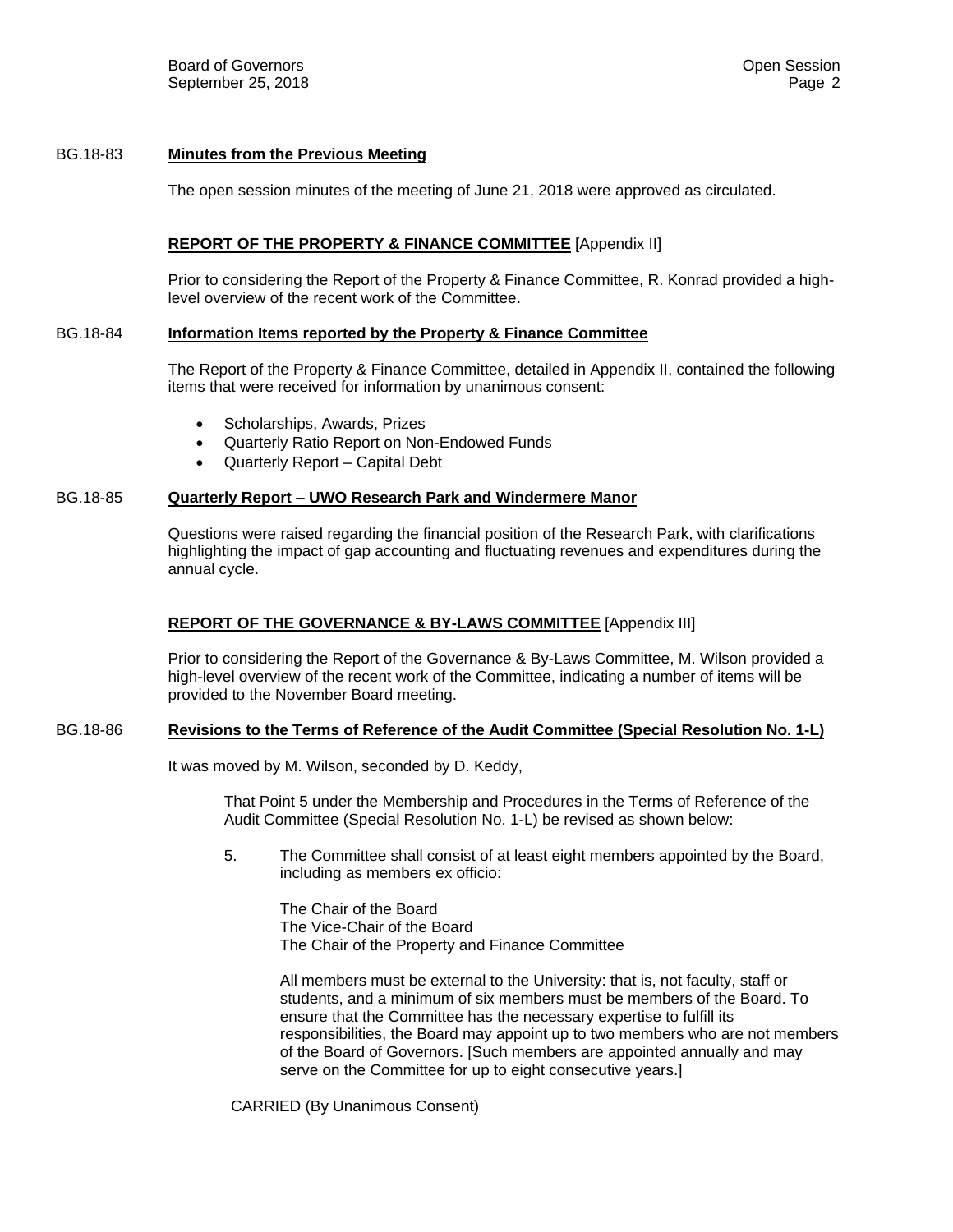# **REPORT OF THE SENIOR POLICY & OPERATIONS COMMITTEE** [Appendix IV]

Prior to considering the Report of the Senior Policy & Operations Committee, P. Jenkins provided a high-level overview of the recent work of the Committee.

### BG.18-87 **Information Items Reported by the Senior Policy & Operations Committee**

The Report of the Senior Policy & Operations Committee, detailed in Appendix IV, contained the following items that were received for information by unanimous consent:

- Committee appointments
- Membership of the University Discipline Appeal Committee (UDAC)

## **REPORT OF THE AUDIT COMMITTEE** [Appendix V]

Prior to considering the Report of the Audit Committee, K. Gibbons provided a high-level overview of the recent work of the Committee.

## BG.18-88 **Audited Financial Statements for the year ended April 30, 2018**

It was moved by C. Karakatsanis, seconded by R. Konrad,

That the Board of Governors approve the draft audited combined financial statements for the University for the fiscal year ended April 30, 2018 (Annex 1, Section 1).

#### CARRIED

#### BG.18-89 **Financial Statements – Related Companies**

The following financial statements for related companies and other organizations of The University of Western Ontario for the fiscal year ended April 30, 2018, were provided for the information of the Board of Governors and are contained in Annex 1.

The University of Western Ontario Research and Development Park, as audited by the Company's auditors, KPMG, and as approved by the Directors of the Company on July 18, 2018.

The Siebens-Drake Research Institute, as audited by the Institute's auditors, KPMG, and as approved by the Institute's Board of Directors on Aug 15, 2018.

The University of Western Ontario Foundation Inc., as audited by the Foundation's auditors, KPMG, and as approved by the members of the board of The UWO Foundation Inc., July 30, 2018.

Ivey Business School Group of Companies, as compiled by Ivey's auditors, KPMG.

Ivey Business School Foundation and Ivey Business School Asia Limited, as audited by Ivey's auditors, KPMG, and as approved by the Board of Directors on September 10, 2018.

The Pension Plan for Members of the Academic Staff and The Pension Plan for Members of the Administrative Staff for the fiscal year ended December 31, 2017, as audited by the Pension Plan auditors, KPMG, and as approved by the Joint Pension Board on May 14, 2018.